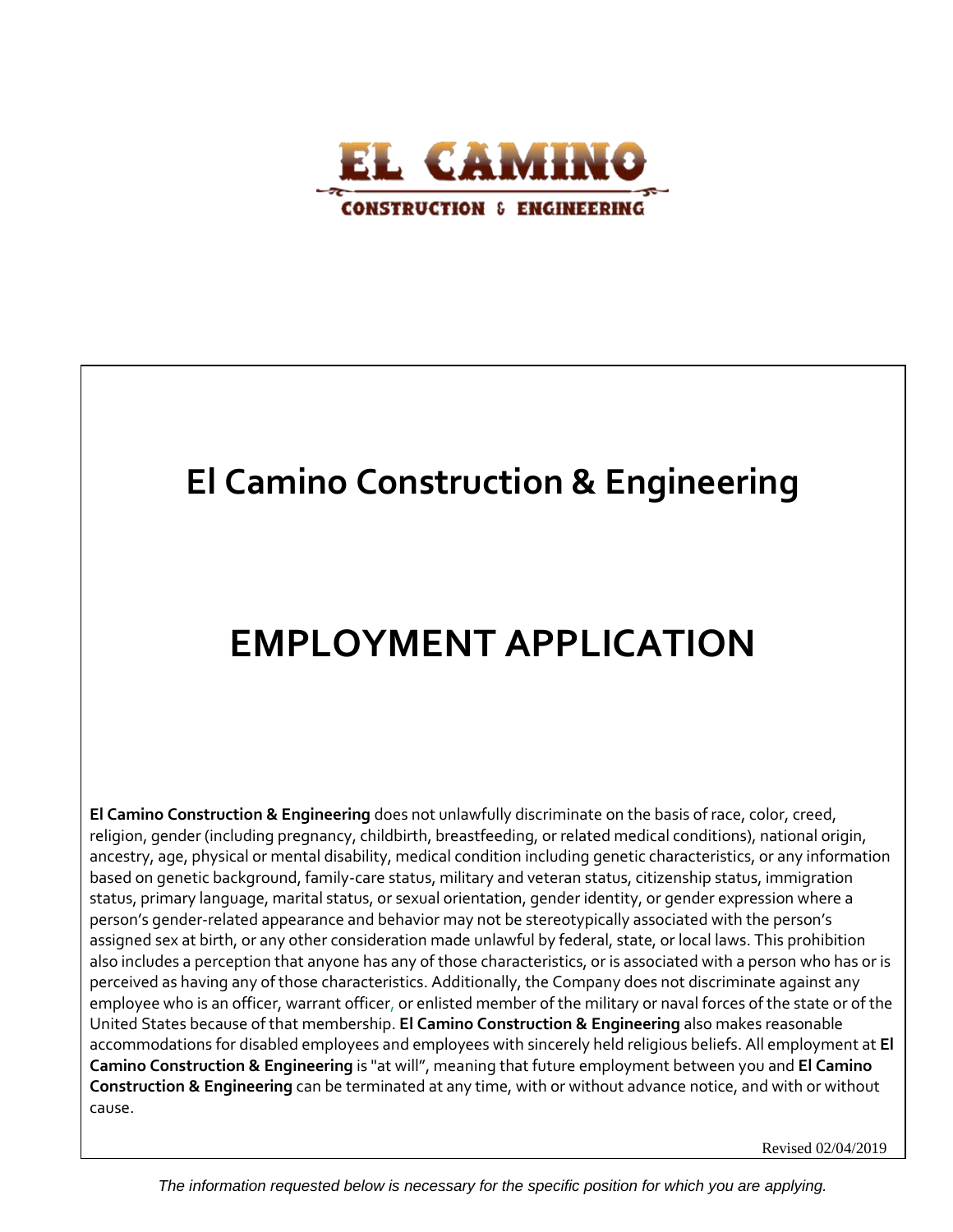**PLEASE PRINT ALL INFORMATION REQUESTED EXCEPT SIGNATURE**

 $\overline{\Gamma}$ 



## **APPLICATION FOR EMPLOYMENT**

| PLEASE COMPLETE PAGES 1-4.                                               |                       |                          |                               |                                       |                           |                                                                                                                        |
|--------------------------------------------------------------------------|-----------------------|--------------------------|-------------------------------|---------------------------------------|---------------------------|------------------------------------------------------------------------------------------------------------------------|
|                                                                          |                       |                          |                               |                                       |                           |                                                                                                                        |
| Last                                                                     |                       | First                    |                               | <b>Middle</b>                         |                           |                                                                                                                        |
|                                                                          |                       |                          |                               |                                       |                           |                                                                                                                        |
|                                                                          | <b>Number</b>         | <b>Street</b>            | City                          | <b>State</b>                          | Zip                       |                                                                                                                        |
|                                                                          |                       |                          |                               |                                       |                           |                                                                                                                        |
| Telephone: _________________________________                             |                       |                          | Days/hours available to work: |                                       |                           |                                                                                                                        |
|                                                                          |                       |                          |                               | No Pref:                              | Thur:                     | $\overline{\phantom{a}}$ and $\overline{\phantom{a}}$ and $\overline{\phantom{a}}$                                     |
|                                                                          |                       |                          |                               | Mon:                                  | Fri:                      | <u> a shekara ta 1999 a shekara ta 1991 a shekara ta 1991 a shekara ta 1991 a shekara ta 1991 a shekara ta 1991 a </u> |
|                                                                          |                       |                          |                               | Tues:                                 | $\frac{1}{\sqrt{2}}$ Sat: | $\mathcal{L}=\{1,2,3,4,5\}$ .                                                                                          |
|                                                                          |                       |                          |                               | Wed:                                  | $\frac{1}{\sqrt{2}}$ Sun: |                                                                                                                        |
| (Be specific)                                                            |                       |                          |                               |                                       |                           |                                                                                                                        |
| How many hours can you work weekly? ________________                     |                       |                          |                               |                                       |                           |                                                                                                                        |
|                                                                          |                       |                          |                               |                                       |                           |                                                                                                                        |
| I acknowledge that I may be required to work overtime as assigned $\Box$ |                       |                          |                               |                                       |                           |                                                                                                                        |
| <b>Employment desired</b>                                                |                       | $\square$ FULL-TIME ONLY | $\Box$ PART-TIME ONLY         | □FULL- OR PART-TIME                   |                           |                                                                                                                        |
|                                                                          |                       |                          |                               |                                       |                           |                                                                                                                        |
| <b>TYPE OF SCHOOL</b>                                                    | <b>NAME OF SCHOOL</b> |                          | <b>LOCATION</b>               | <b>DID YOU</b><br><b>GRADUATE?</b>    |                           | <b>MAJOR &amp; DEGREE</b>                                                                                              |
| <b>High School</b>                                                       |                       |                          |                               | QYESQNO                               |                           |                                                                                                                        |
|                                                                          |                       |                          |                               | (If No, # of Years<br>Completed _____ |                           |                                                                                                                        |
| College                                                                  |                       |                          |                               | QYESQNO                               |                           |                                                                                                                        |
|                                                                          |                       |                          |                               | (If No, # of Years<br>Completed _____ |                           |                                                                                                                        |
| <b>Bus. or Trade School</b>                                              |                       |                          |                               | QYESQNO                               |                           |                                                                                                                        |
|                                                                          |                       |                          |                               | (If No, # of Years<br>Completed _____ |                           |                                                                                                                        |
| Other                                                                    |                       |                          |                               | QYESQNO                               |                           |                                                                                                                        |
|                                                                          |                       |                          |                               | (If No, # of Years<br>Completed _____ |                           |                                                                                                                        |

| HAVE YOU EVER WORKED OR ATTENDED SCHOOL UNDER A DIFFERENT NAME? $\square$ Yes $\square$ No |  |
|--------------------------------------------------------------------------------------------|--|
| If yes, please provide that name:                                                          |  |

**ARE YOU UNDER 18 YEARS OLD?** ☐ **Yes** ☐ **No If yes, please attach a copy of your work permit.**

**IF YOU WERE OFFERED A POSITION, DO YOU HAVE THE LEGAL RIGHT TO WORK IN THE UNITED STATES?** ☐ **Yes** ☐ **No**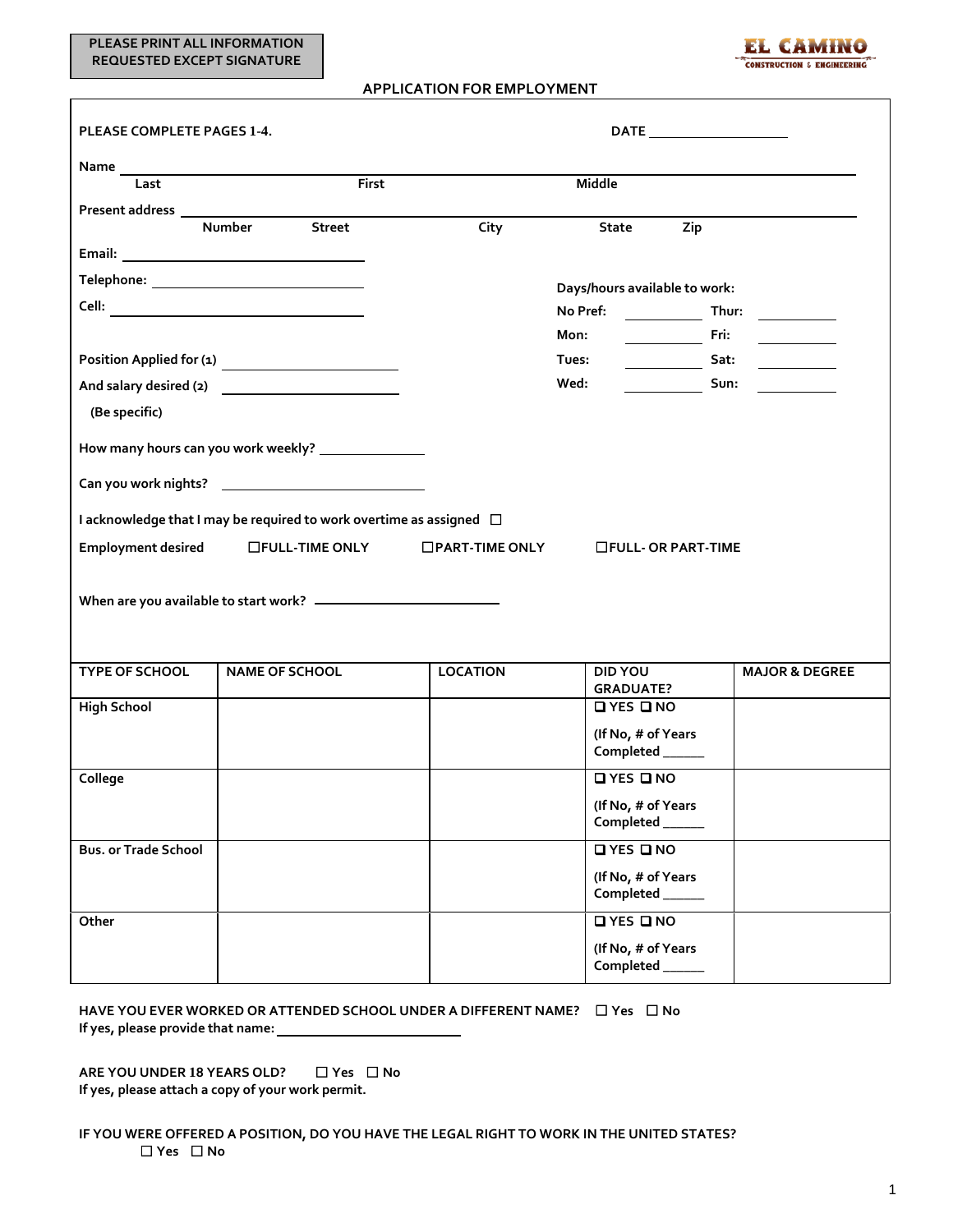

## **APPLICATION FOR EMPLOYMENT**

| <b>WORK EXPERIENCE:</b> | Please list your work experience for the past five years beginning with your most recent job held. If you |
|-------------------------|-----------------------------------------------------------------------------------------------------------|
|                         | were self-employed, give firm name. Attach additional sheets if necessary.                                |

| Name of Employer:<br>Address:                                                                         | Name and Phone # of Last Supervisor | Employment<br><b>Dates</b> |  |  |
|-------------------------------------------------------------------------------------------------------|-------------------------------------|----------------------------|--|--|
| City, State, Zip Code:                                                                                | Name:                               | From:                      |  |  |
| <b>Phone Number:</b>                                                                                  | <b>Phone Number:</b>                | To:                        |  |  |
| May we contact this employer? $\Box$ Yes $\Box$ No                                                    | Your last job title:                |                            |  |  |
| Reason for leaving (be specific):                                                                     |                                     |                            |  |  |
| List job duties, skills used or learned, advancements or promotions while you worked at this company: |                                     |                            |  |  |

| Name of Employer:<br>Address:                                                                         | Name and Phone # of Last Supervisor | Employment<br><b>Dates</b> |  |  |
|-------------------------------------------------------------------------------------------------------|-------------------------------------|----------------------------|--|--|
| City, State, Zip Code:                                                                                | Name:                               | From:                      |  |  |
| <b>Phone Number:</b>                                                                                  | <b>Phone Number:</b>                | To:                        |  |  |
| May we contact this employer? $\Box$ Yes $\Box$ No                                                    | Your last job title:                |                            |  |  |
| Reason for leaving (be specific):                                                                     |                                     |                            |  |  |
| List job duties, skills used or learned, advancements or promotions while you worked at this company: |                                     |                            |  |  |

| Name of Employer:<br>Address:                                                                         | Name and Phone # of Last Supervisor | Employment<br><b>Dates</b> |  |  |
|-------------------------------------------------------------------------------------------------------|-------------------------------------|----------------------------|--|--|
| City, State, Zip Code:                                                                                | Name:                               | From:                      |  |  |
| <b>Phone Number:</b>                                                                                  | <b>Phone Number:</b>                | To:                        |  |  |
| May we contact this employer? $\Box$ Yes $\Box$ No                                                    | Your last job title:                |                            |  |  |
| Reason for leaving (be specific):                                                                     |                                     |                            |  |  |
| List job duties, skills used or learned, advancements or promotions while you worked at this company: |                                     |                            |  |  |

**If applicable, please refer to the attached job description for the position for which you are applying. Are you able to perform all these tasks with or without reasonable accommodation?** ☐ **Yes** ☐ **No**

**Please describe which tasks, if any, you will need accommodation to perform, and explain what type of accommodation you will need below:**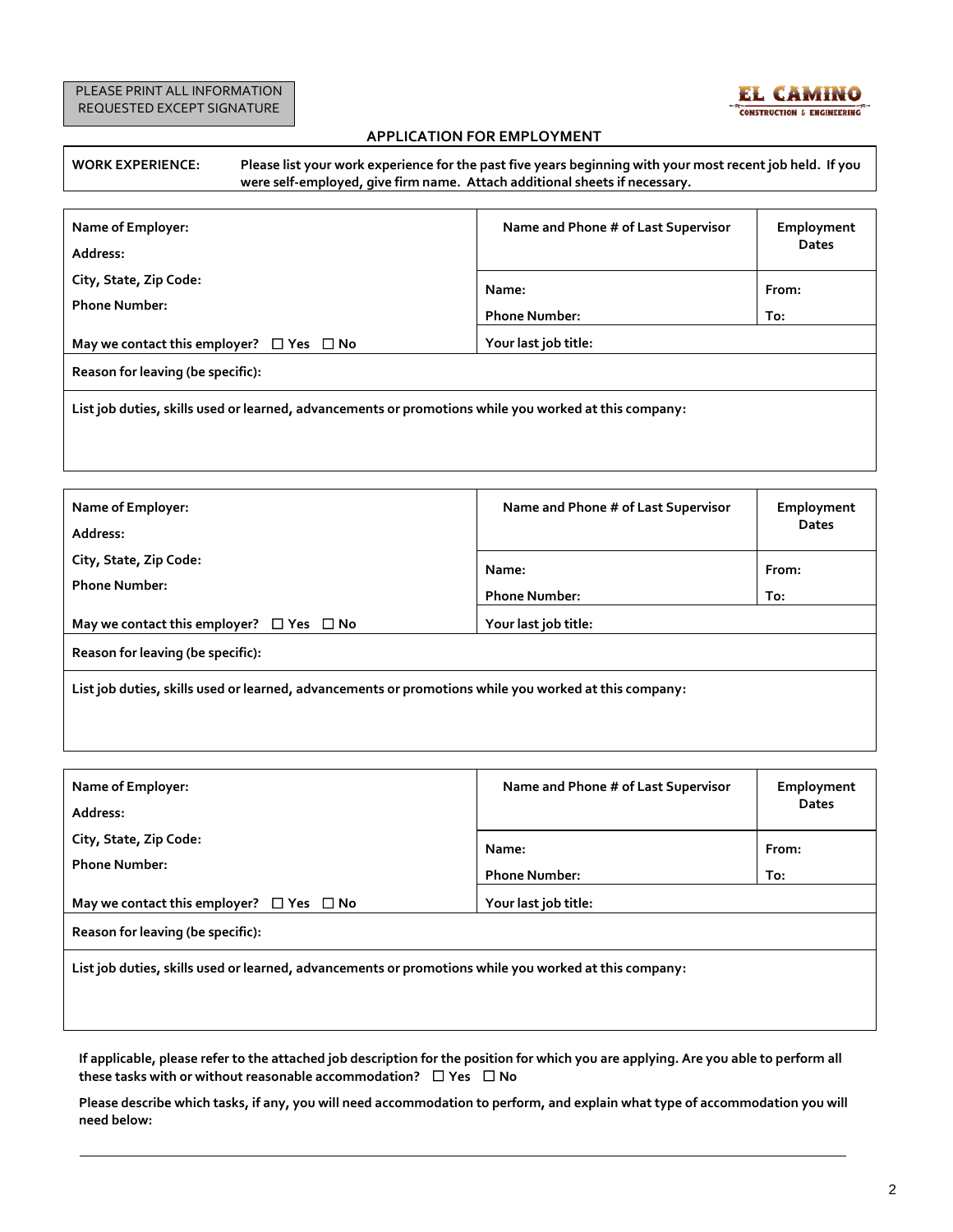

## **APPLICATION FOR EMPLOYMENT**

**Do you have a reliable means of transportation to work?** ☐ **Yes** ☐ **No**

**FOR JOBS WHERE DRIVING IS A REQUIREMENT, you will be required to provide a valid driver's license and proof of automobile insurance.**

**Will you be able to provide both?** ☐ **Yes** ☐ **No**

**Please list at least three individuals qualified to give an opinion of your professional work ability and work experience. Two out of three should be previous supervisors.**

| Name | Relationship | Employer | <b>Phone Number</b> |
|------|--------------|----------|---------------------|
|      |              |          |                     |
|      |              |          |                     |
|      |              |          |                     |
|      |              |          |                     |
|      |              |          |                     |

**Did you complete this application yourself** ☐ **Yes** ☐ **No If not, who did?** 

## **PLEASE READ THE FOLLOWING CAREFULLY BEFORE SIGNING**

Note: It is the practice of <**El Camino Construction & Engineering**> to maintain a safe, and efficient working environment. As part of this practice, we conduct post offer physicals and drug testing. In addition, if hired, you must furnish proof of your authorization to work in the United States as specified under applicable U.S. Immigration Laws. One of these documents must be photo identification. If you are employed by **El Camino Construction & Engineering** you understand and agree that your employment is on an "at will" basis and may be terminated with or without cause, with or without notice at any time, at the option of either <**El Camino Construction & Engineering**> or yourself. You understand that as a condition of employment all applicants will be asked to sign a confidentiality, non-disclosure agreement. Failure to sign or abide by such agreements may result in dismissal.

- (1) I certify that the answers I have given to the foregoing questions and statements are true and correct, under penalty of perjury of the laws of my state and federal law, and I authorize **El Camino Construction & Engineering** to verify them. Initial
- (2) If I obtain employment resulting from this application, I agree to comply with all orders, rules, and regulations of the Company.
- (3) I authorize **El Camino Construction & Engineering** to conduct reference checks from my former employers and authorize all educational institutions to give transcripts of my records and grades. I release them and their organizations from all liability for any damage whatsoever for issuing same. Initial Initial
- (4) If hired, a copy of my most recent payroll check stub and evidence of my highest education degree may be required prior to start date. Initial
- (5) If upon investigation, anything in this application is found to be untrue, I understand that I will be subject to dismissal at any time during the period of my employment. Initial

I have read, acknowledge, understand, and agree to the above.

SIGN AND DATE HERE:

Signature Date